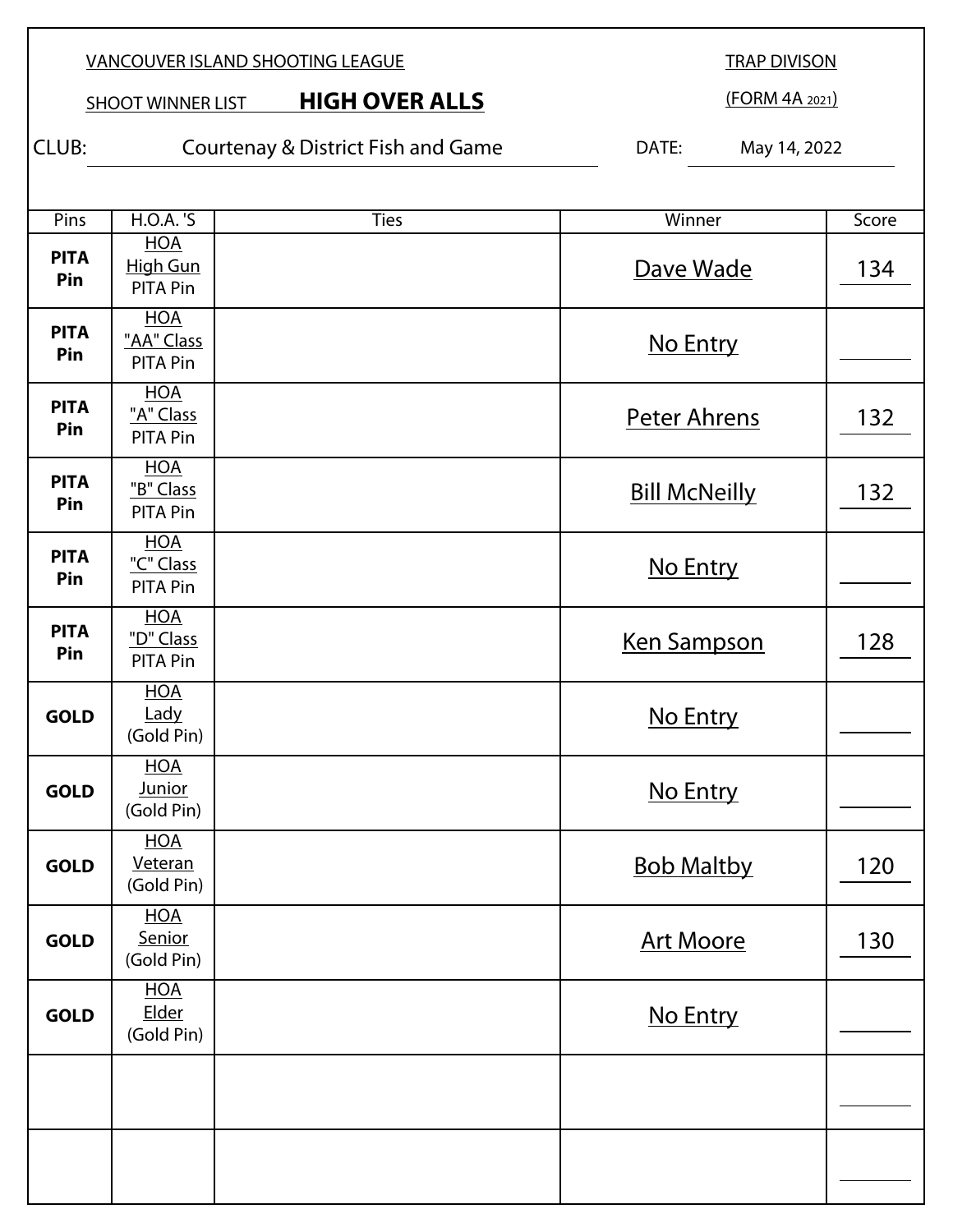#### VANCOUVER ISLAND SHOOTING LEAGUE

# SHOOT WINNER LIST **16 YARD**

(FORM 4B 2021CC)

Total Entered: 12

| Pins          | 16 YARD                                 | <b>Ties</b>             | Winner                | Score |
|---------------|-----------------------------------------|-------------------------|-----------------------|-------|
| Gold          | "AA" - Class<br>16 Yard<br>(Gold Pin)   |                         | No Entry              |       |
| <b>Silver</b> | "A" - Class<br>16 Yard<br>(Silver Pin)  |                         | <b>Cliff Curtis</b>   | 46    |
| <b>Blue</b>   | "B" - Class<br>16 Yard<br>(Blue Pin)    |                         | <b>Gary McMurtrie</b> | 49    |
| <b>Bronze</b> | "C" - Class<br>16 Yard<br>(Bronze Pin)  |                         | No Entry              |       |
| <b>Bronze</b> | "D" - Class<br>16 Yard<br>(Bronze Pin)  |                         | <b>Rick Langham</b>   | 46    |
| Green         | Lady<br>16 Yard<br>(Green Pin)          |                         | No Entry              |       |
| Green         | <b>Junior</b><br>16 Yard<br>(Green Pin) |                         | No Entry              |       |
| <b>Green</b>  | Veteran<br>16 Yard<br>(Green Pin)       |                         | <b>Bob Maltby</b>     | 43    |
| Green         | Senior<br>16 Yard<br>(Green Pin)        | Dave Wade<br>Jim Hichey | Jim Hilchey           | 48    |
| Green         | <b>Elder</b><br>16 Yard<br>(Green Pin)  |                         | <b>Bill McNeilly</b>  | 48    |
| "B" UNC       | B.C.T.A<br>Unclassified<br>Pin          |                         | No Entry              |       |
|               |                                         |                         |                       |       |
|               |                                         |                         |                       |       |

#### TRAP DIVISON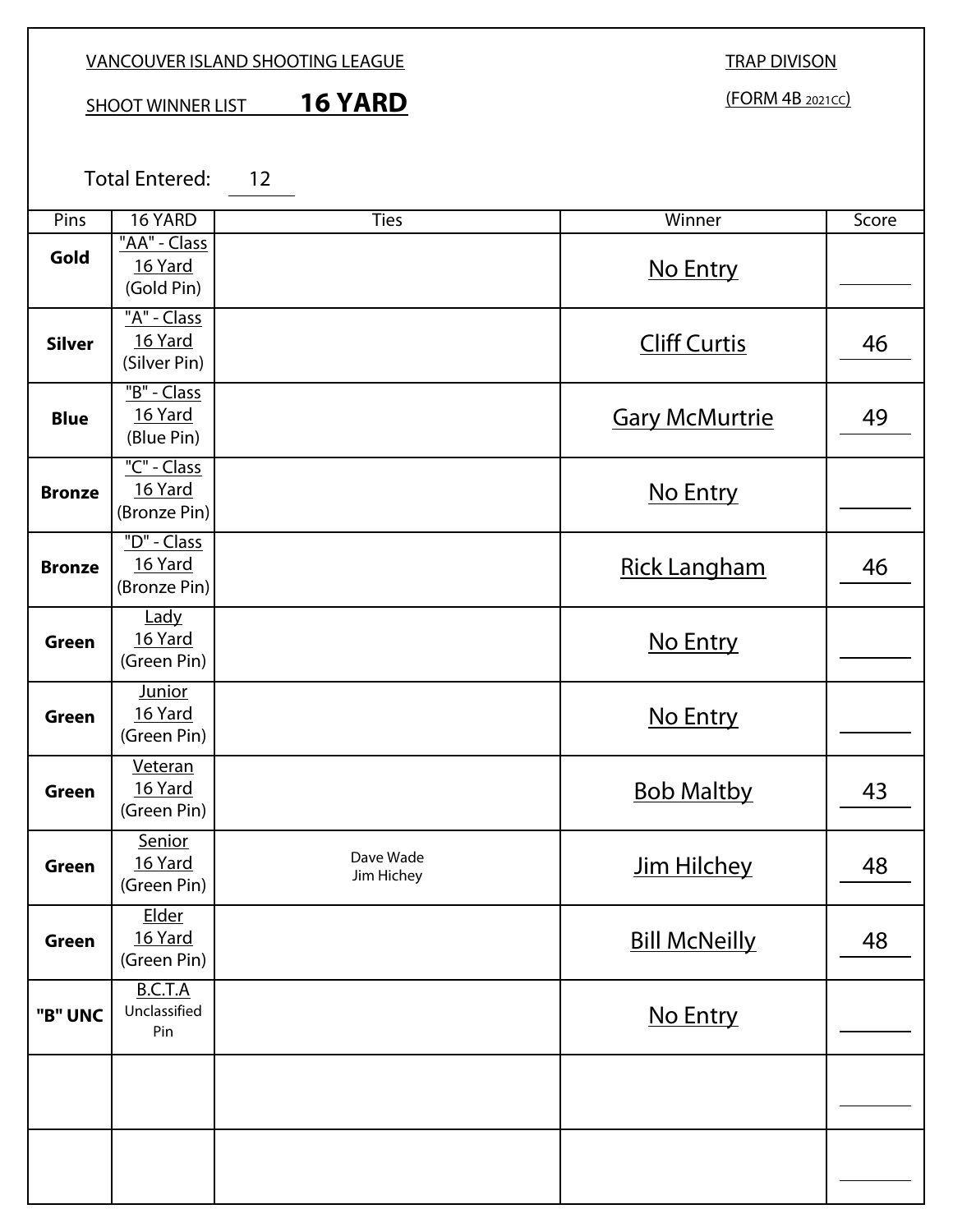### VANCOUVER ISLAND SHOOTING LEAGUE

# SHOOT WINNER LIST **HANDICAP**

# TRAP DIVISON

(FORM 4C 2021CC)

Total Entered: 12

| Pins         | 16 YARD                                       | <b>Ties</b>              | Winner              | Score |
|--------------|-----------------------------------------------|--------------------------|---------------------|-------|
| <b>Red</b>   | <b>High Gun</b><br>Long yardage<br>(Red Pin)  | Bob Woof<br>Peter Ahrens | <b>Peter Ahrens</b> | 43    |
| <b>Red</b>   | <b>High Gun</b><br>Short yardage<br>(Red Pin) |                          | <b>Rick Langham</b> | 42    |
| <b>Green</b> | <b>High Gun</b><br>Lady<br>(Green Pin)        |                          | No Entry            |       |
| <b>Green</b> | <b>High Gun</b><br>Junior<br>(Green Pin)      |                          | No Entry            |       |
| <b>Green</b> | <b>High Gun</b><br>Veteran<br>(Green Pin)     |                          | <b>Bob Maltby</b>   | 41    |
| <b>Green</b> | <b>High Gun</b><br>Senior<br>(Green Pin)      |                          | <b>Bob Woof</b>     | 43    |
| <b>Green</b> | <b>High Gun</b><br>Elder<br>(Green Pin)       |                          | <b>Bill Neilly</b>  | 39    |
|              |                                               |                          |                     |       |
|              |                                               |                          |                     |       |
|              |                                               |                          |                     |       |
|              |                                               |                          |                     |       |
|              |                                               |                          |                     |       |
|              |                                               |                          |                     |       |